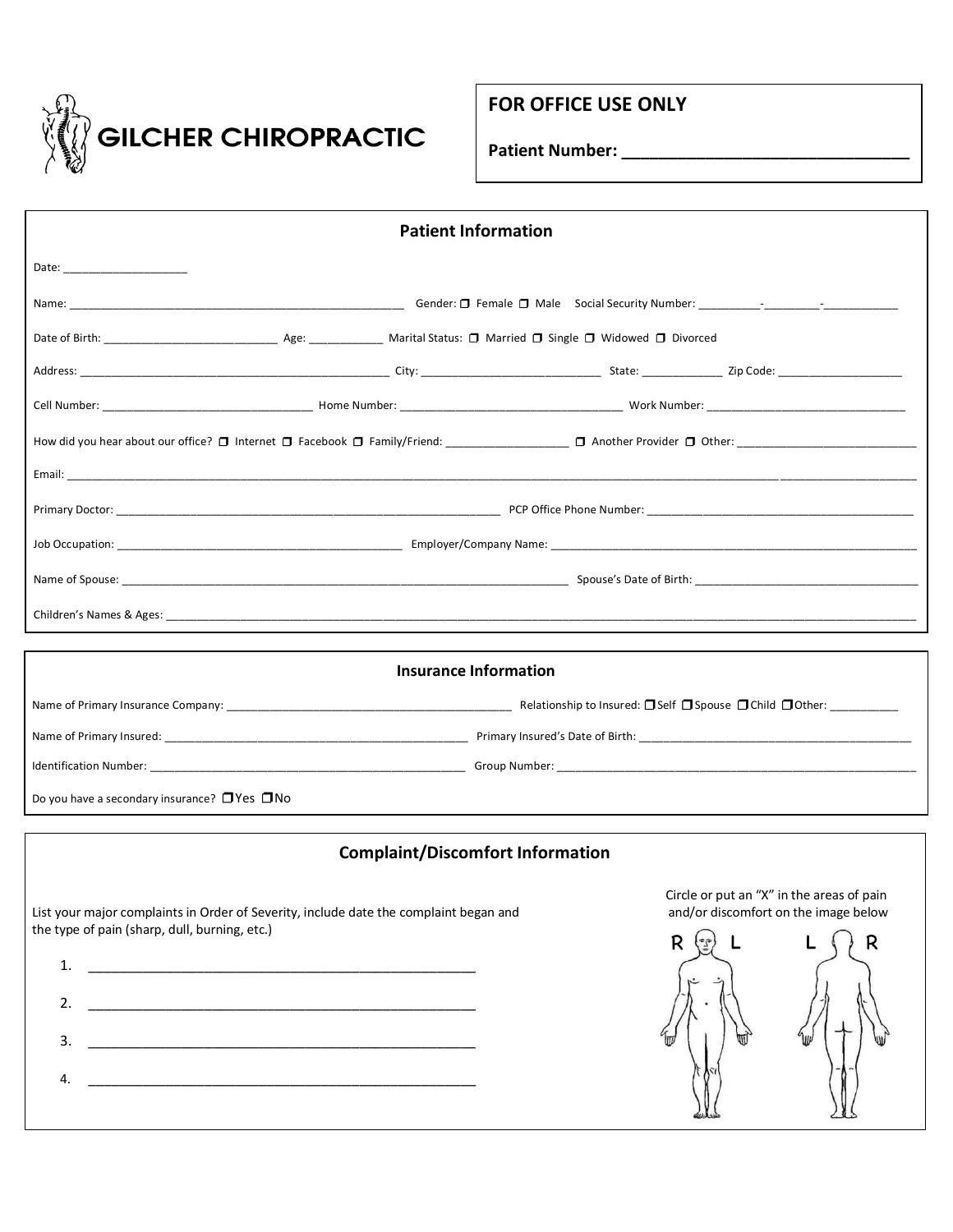| <b>Medical History</b><br>Do you have any of the following health conditions and/or symptoms?                                                                                                                           |  |  |  |  |
|-------------------------------------------------------------------------------------------------------------------------------------------------------------------------------------------------------------------------|--|--|--|--|
| □ Asthma □ Arthritis □ Cancer □ Diabetes □ High Blood Pressure □ Low Blood Pressure □ Lower Back Pain □ Mid-Back Pain                                                                                                   |  |  |  |  |
| □Neck Pain □Pain Down Leg □Shoulder Pain □Hip Pain □Loss of Balance □Shooting Headaches □Frequent Headaches                                                                                                             |  |  |  |  |
| □ Migraine Headaches □ Abdominal Pain □ Swollen Ankles □ Painful Menstruation □ Irregular Menstruation □ Knee Pain                                                                                                      |  |  |  |  |
| □ Upper Back Pain □ Pain in Hands □ Numbness in Legs □ Irritability/Moodiness □ Pain in Joints □ Swollen Joints □ Dizziness / Vertigo                                                                                   |  |  |  |  |
| □ Throat Trouble □ Sinus Trouble □ Slipped Disc □ Chronic Fatigue □ Digestive Troubles □ Sleeping Difficulties                                                                                                          |  |  |  |  |
|                                                                                                                                                                                                                         |  |  |  |  |
|                                                                                                                                                                                                                         |  |  |  |  |
| Smoking Status (Check One): □Everyday Smoker □Occasional Smoker □Former Smoker □Never Smoked                                                                                                                            |  |  |  |  |
| The Centers for Medicaid and Medicare Services (CMS) require providers to report both race and ethnicity of their patients:                                                                                             |  |  |  |  |
| Race: □ American Indian or Alaska Native □ Asian □ Black or African American □ White (Caucasian) □ Native Hawaiian or Pacific Islander<br>□ Other: ________________________ □ I Decline to Answer                       |  |  |  |  |
| Ethnicity: □Hispanic or Latino □Not Hispanic or Latino □I Decline to Answer                                                                                                                                             |  |  |  |  |
| Have you had any surgeries, accidents, or major injuries we should be aware of? $\Box$ Yes $\Box$ No<br>If yes, please list any surgeries, accidents, or major injuries below along with the date the incident occurred |  |  |  |  |
|                                                                                                                                                                                                                         |  |  |  |  |
| 2.                                                                                                                                                                                                                      |  |  |  |  |
| 3.                                                                                                                                                                                                                      |  |  |  |  |
| Below, list all medications, vitamins, herbs, and/or minerals you currently are taking along with the dosage of each.                                                                                                   |  |  |  |  |
| Dosage:<br>1.                                                                                                                                                                                                           |  |  |  |  |
|                                                                                                                                                                                                                         |  |  |  |  |
| 3.<br><u> 2000 - Jan James James Barnett, amerikansk politik (d. 1888)</u>                                                                                                                                              |  |  |  |  |
| 4.                                                                                                                                                                                                                      |  |  |  |  |
| 5.<br>Dosage: __________________________<br><u> 1989 - Johann Harry Harry Harry Harry Harry Harry Harry Harry Harry Harry Harry Harry Harry Harry Harry Harry</u>                                                       |  |  |  |  |
| Below, list all medications you are allergic to along with the onset date and the reaction you have to these medications.                                                                                               |  |  |  |  |
| 1.                                                                                                                                                                                                                      |  |  |  |  |
|                                                                                                                                                                                                                         |  |  |  |  |
|                                                                                                                                                                                                                         |  |  |  |  |
| Preferred Language: OEnglish OSpanish OOther: __________________________________                                                                                                                                        |  |  |  |  |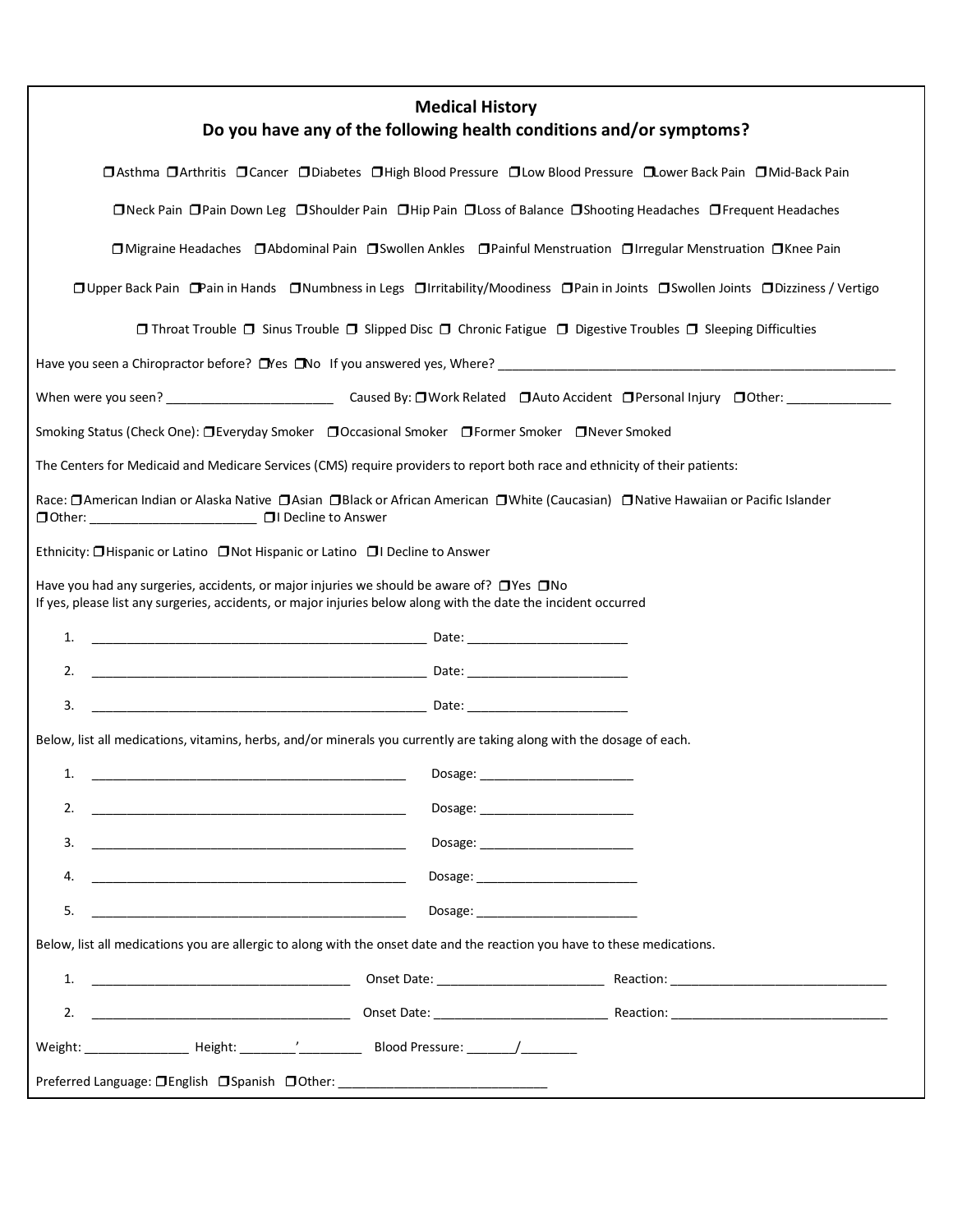# **Clinical Summary**

I choose to decline receipt of my clinical summary after each visit.

Patient Signature: \_\_\_\_\_\_\_\_\_\_\_\_\_\_\_\_\_\_\_\_\_\_\_\_\_\_\_\_\_\_\_\_\_\_\_\_\_\_\_\_\_\_\_\_\_\_\_ Date: \_\_\_\_\_\_\_\_\_\_\_\_\_\_\_\_\_\_\_\_\_\_

# **Terms of Acceptance for Gilcher Chiropractic**

When a patient seeks chiropractic healthcare and we accept a patient for such care, it is essential for both to be working towards the same objective.

Chiropractic has only one goal. It is important that each patient understands both the objective and the method that will be used to attain it. This will prevent any confusion or disappointment.

**Adjustment:** An adjustment is the specific application of forces to facilitate the body's correction of vertebral subluxation. Our chiropractic method of correction is by specific adjustments of the spine.

**Health:** A state of optimal physical, mental, and social well being. Not merely the absence of disease or infirmity.

**Vertebral Subluxation:** A misalignment of one or more of the 24 vertebra in the spinal column which causes alteration of nerve function and interference to the transmission of mental impulses, resulting in a lessening of the body's innate ability to express its maximum health potential.

We do not offer to diagnose or treat any disease or condition other than vertebral subluxation. However, if during the course of a chiropractic spinal examination, we encounter non-chiropractic or unusual findings, we will advise you. If you desire advice, diagnosis or treatment for those findings, we will recommend that you seek the services of another healthcare provider.

Regardless of what the disease is called, we do not offer to treat it. Nor do we offer advice regarding treatment prescribed by others OUR ONLY PRACTICE OBJECTIVE is to eliminate a major interference to the expression of the body's innate wisdom. Our only method is specific adjusting to correct vertebral subluxations.

I, the contract of the statements of the statements of the above statements.

*Print Name*

All questions regarding the doctor's objectives pertaining to my care in this office have been answered to my complete satisfaction. I therefore accept chiropractic care on this basis.

Patient's Signature: \_\_\_\_\_\_\_\_\_\_\_\_\_\_\_\_\_\_\_\_\_\_\_\_\_\_\_\_\_\_\_\_\_\_\_\_\_\_\_\_\_\_\_\_\_\_\_\_\_\_\_\_\_\_\_\_ Date: \_\_\_\_\_\_\_\_\_\_\_\_\_\_\_\_\_\_\_\_\_\_\_\_\_

## **Pregnancy Release (Section for FEMALES only)**

This is to certify that to the best of my knowledge I am not pregnant, and the above doctor and his/her associates have my permission to perform an X-ray evaluation. I have been advised that X-rays can be hazardous to an unborn child.

Patient's Signature: \_\_\_\_\_\_\_\_\_\_\_\_\_\_\_\_\_\_\_\_\_\_\_\_\_\_\_\_\_\_\_\_\_\_\_\_\_\_\_\_\_\_\_\_\_\_\_\_\_\_\_\_\_\_\_\_\_\_\_ Date: \_\_\_\_\_\_\_\_\_\_\_\_\_\_\_\_\_\_\_\_\_\_\_\_\_\_\_\_

If you are pregnant, when is your expected date of delivery? \_\_\_\_\_\_\_\_\_\_\_\_\_\_\_\_\_\_\_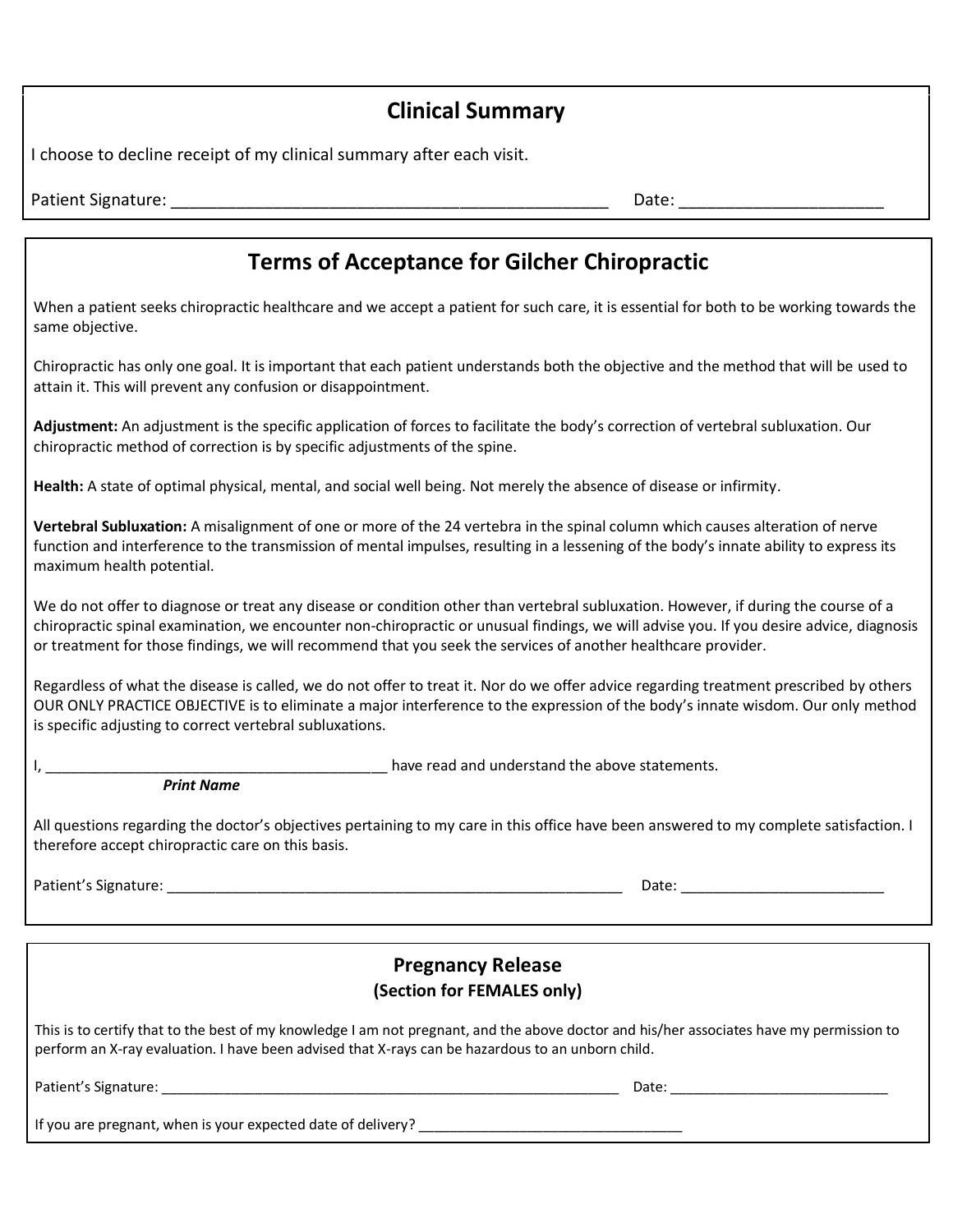#### **Medical Insurance and File Authorization**

I authorize release of any medical information necessary to process this claim and request payment of insurance benefits either to myself or the party who accepts assignment below. I authorize payment of any medical benefits directly to Charles M. Gilcher D.C. of Gilcher Chiropractic for any services rendered to me. I am aware any charges not covered by my insurance are my responsibility. I have read and fully understand the above statements.

Patient Signature: \_\_\_\_\_\_\_\_\_\_\_\_\_\_\_\_\_\_\_\_\_\_\_\_\_\_\_\_\_\_\_\_\_\_\_\_\_\_\_\_\_\_\_\_\_\_\_\_\_\_\_\_ Date: \_\_\_\_\_\_\_\_\_\_\_\_\_\_\_\_\_\_

#### **Patient Consent to the Use and Disclosure of Health Care Information For Treatment, Payment, or HealthCare Operations**

understand that as part of my health care, Gilcher Chiropractic originates and

*Print Name*

maintains paper and/or electronic records describing my health history, symptoms, examination and test results, diagnosis, treatment and any plans for the future care or treatment. I understand that this information services as:

- A basis for planning my care and treatment
- A means of communication among the many health professionals who contribute to my care
- A source of information for applying my diagnosis and surgical information to my bill
- A means by which a third-party payer can verify that services billed were actually provided
- A tool for routine operations such as assessing quality and reviewing the competence of healthcare professionals

 I understand a copy of the Notice of Information Practices that provides a more complete description of information uses and disclosures is available upon request, accessible on Gilcher-chiro.com website or in a binder located in the front office. I understand that I have the following rights and privileges:

- The right to review the notice prior to signing this consent
- The right to object to the use of my health information for directory purposes
- The right to request restrictions as to how my health information maybe used tor disclosed to carry out treatment, payment, or health care operations

 I understand and give permission to Gilcher Chiropractic to use my name, address, phone number, and clinical records to contact me with my appointments, birthday cards, contest awards, holiday related cards, post cards, and information about treatment alternatives or health related information via mail, fax, phone, or email.

 I understand and give permission to Gilcher Chiropractic to post my picture, testimonial, and/or name to promote chiropractic in any way, shape, or form. Including Gilcher-chiro's website, Facebook, and the open waiting room boards.

 I understand that Gilcher Chiropractic is not required to agree to the restrictions request. I understand that I may revoke this consent in writing, except to the extent that the organization has already taken action in reliance thereon. I also understand that by refusing to sign this consent or revoking this consent, this organization may refuse to treat me as permitted by Section 164.506 of the code of Federal Regulations.

 I further understand that Gilcher Chiropractic reserves the right to change their Notice of Information Practice at any time without notice. Should Gilcher Chiropractic change their Notice of Information the updated version will be available upon request, accessible on Gilcherchiro.com, or in a binder located in the front office.

The use or disclosure requested under this authorization will/will not result in direct or indirect remuneration to Gilcher Chiropractic from a thirdparty.

| Patient's Name:                                                   | Date of Birth: |  |
|-------------------------------------------------------------------|----------------|--|
| Signature of Patient or Representative:                           | Date:          |  |
| Description of Representative's Authority to Act for the Patient: |                |  |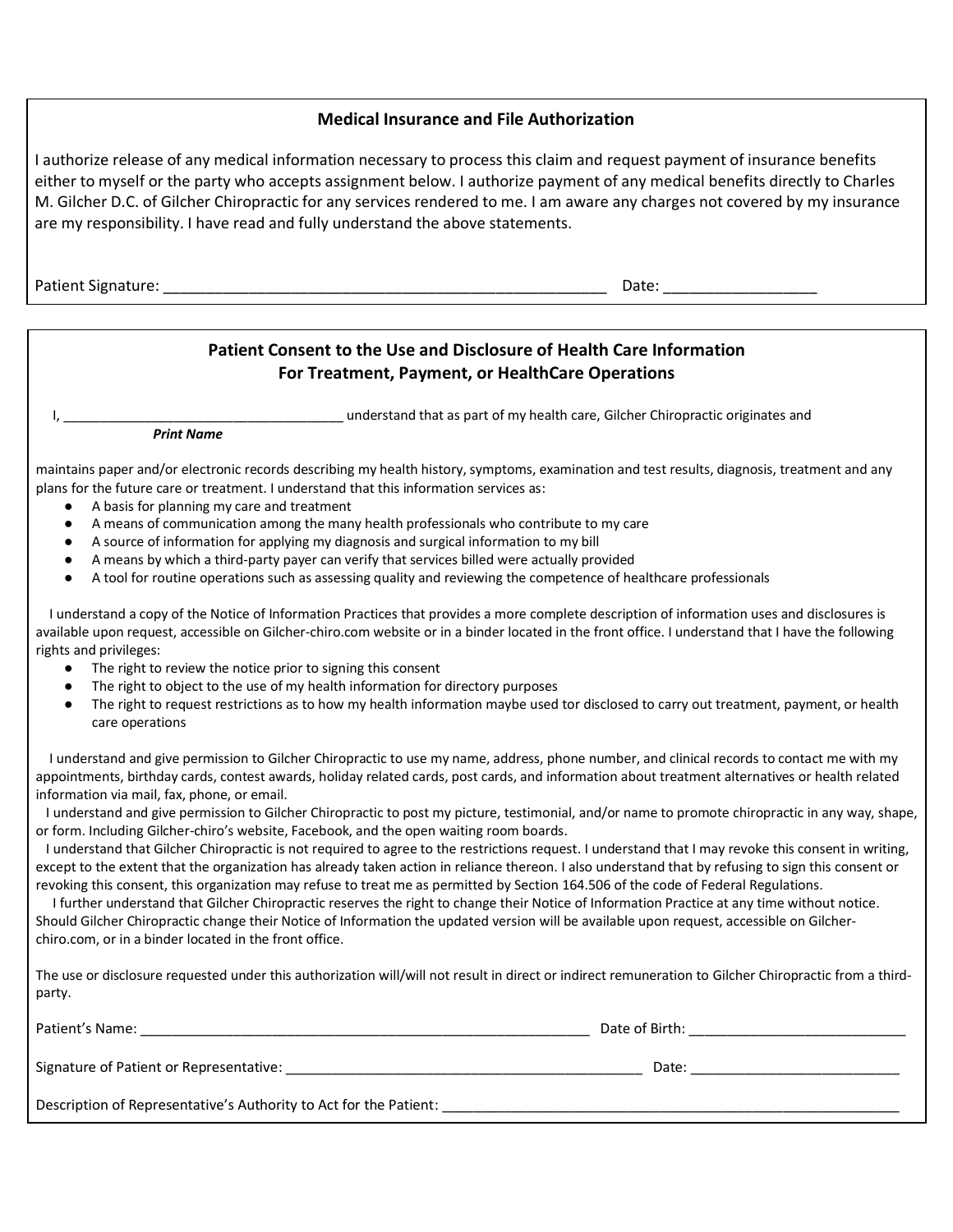## **Chiropractic Informed Consent To Treat**

I hereby request and consent to the performance of chiropractic procedures, including various modes of physio therapy, diagnostic X-rays, and any supportive therapies on me (or on the patient named below, for whom I am legally responsible) by the doctor of chiropractic indicated below and/or other licensed doctors of chiropractic and support staff who now or in the future treat me while employed by, working or associated with or serving as back-up for the doctor of chiropractic named below, including those working at the clinic or office listed below or any other office or clinic, whether signatories to this form or not.

I have had an opportunity to discuss with the Doctor of Chiropractic named below and/or with other office or clinic personnel the nature and purpose of chiropractic adjustments and procedures.

I understand and I am informed that, as is with all Healthcare treatments, results are not guaranteed and there is no promise to cure. I further understand and I am informed that, as with all Healthcare treatments, in the practice of chiropractic there are some risks to treatment, including, but not limited to, muscle spasms for short periods of time, aggravating and/or temporary increase in symptoms, lack in improvement of symptoms, fractures disc injuries, strokes, dislocations and sprains. I do not expect the doctor to be able to anticipate and explain all the risks and complications, and I wish to rely on the doctor to exercise judgment during the course of the procedure which the doctor feels at the time, based upon the fact then known, is in my best interests.

I further understand that Chiropractic adjustments and supportive treatment is designed to reduce and/or correct subluxations allowing the body to return to improved health. It can also alleviate certain symptoms through a conservative approach with hopes to avoid more invasive procedures. However, like all the other health modalities, results are not guaranteed and there is no promise to cure. Accordingly, I understand that all payment(s) for treatment(s) are final and no refunds will be issued. However, prorated fees for unused, prepaid treatments will be refunded if I wish to cancel the treatment.

I further understand that there are treatment options available for my condition other than chiropractic procedure. These treatment options include, but not limited self-administered, over the counter analgesics and rest; medical care with prescription drugs such as anti-inflammatories, muscle relaxants and painkillers; physical therapy; steroid injections; bracing; and surgery. I understand and have been informed that I have the right to a second opinion and secure other opinion if I have concerns as to the nature of my symptoms and treatment options.

I have read, or have had read to me, the above consent. I have also had an opportunity to ask questions about its content, and by signing below I agree to have the above-named procedures. I intend this consent to cover the entire course of treatment for my present condition and for any future condition(s) for which I seek treatment.

| Date: ____________________________ |  |
|------------------------------------|--|
|                                    |  |